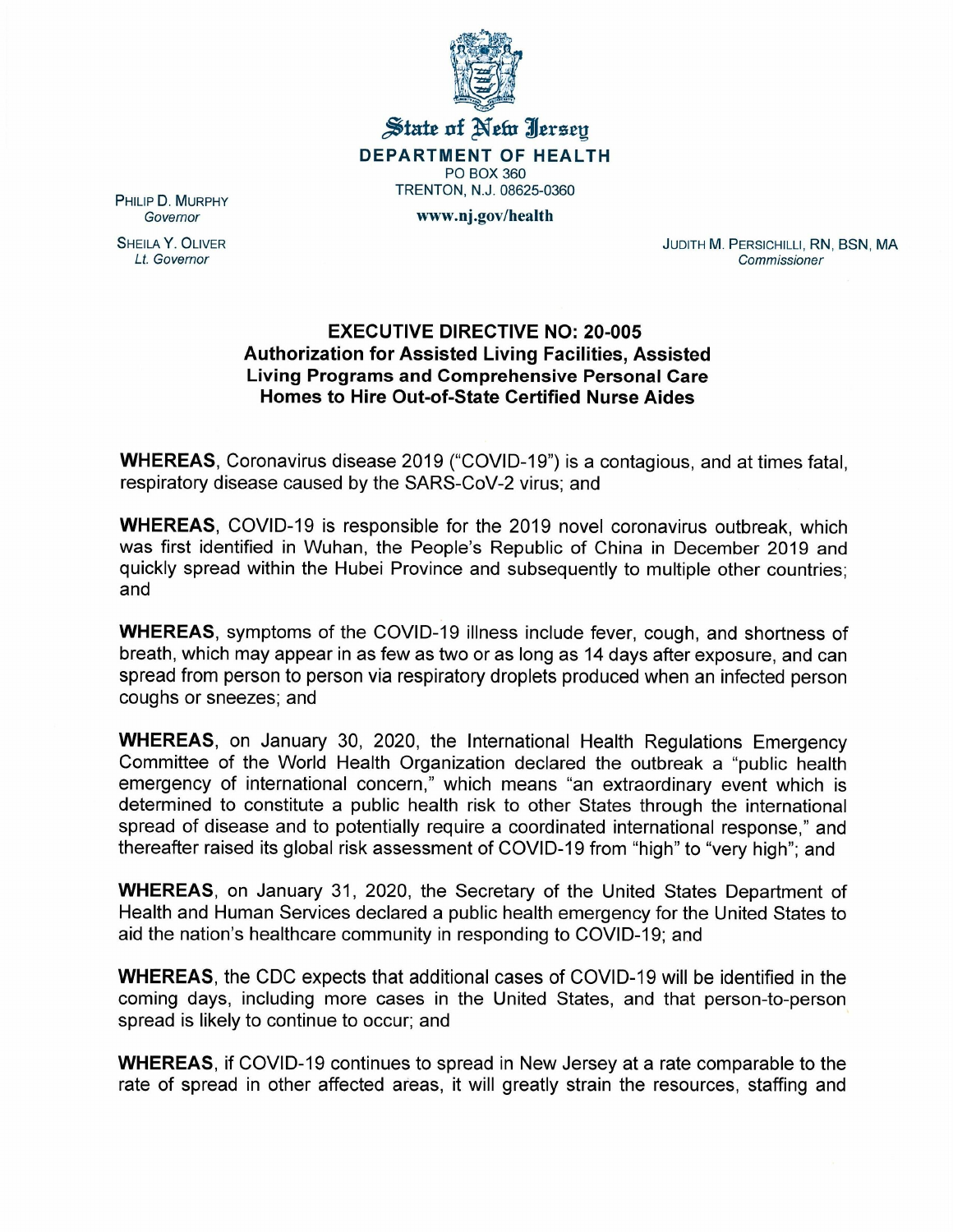capabilities of assisted living facilities, assisted living programs and comprehensive personal care homes if staff and/or residents of the facilities fall ill with the virus; and

**WHEREAS,** it is critical to prepare for an increasing number of individuals suspected of having or diagnosed with COVID-19 in New Jersey; and

**WHEREAS,** on March 9, 2020 Governor Philip D. Murphy issued Executive Order 103, declaring the existence of a Public Health Emergency, pursuant to the Emergency Health Powers Act, N.J.S.A. 26:13-1 et seq, and a State of Emergency, pursuant to the Disaster Control Act, in the State of New Jersey for COVID-19; and

**WHEREAS,** under the declared public health emergency, the Commissioner of the Department of Health is empowered, pursuant to N.J.S.A. 26:13-18(b), to appoint and prescribe the duties of out-of-state emergency health care providers as may be reasonable and necessary to respond to the public health emergency, including waiving State licensing requirements concerning medical professional practice in New Jersey of health care providers from other jurisdictions; and

**WHEREAS,** the Department of Health recognizes during this public health emergency that health care facilities must be afforded the ability and flexibility to maximize staffing capabilities to care for and treat all of their residents, including those who may be affected by COVID-19, to ensure they receive appropriate and necessary medical care; and

**WHEREAS,** certified nurse aides are critical health care providers in assisted living facilities, assisted living programs and personal care homes as they provide direct, handson care and support to the residents of these facilities; and

**WHEREAS,** the skill set of out-of-state certified nurse aides who are in good standing in another state may be essential for the provision of care in New Jersey's assisted living facilities, assisted living programs and personal care homes during this public health emergency so to ensure that residents continue to receive quality healthcare.

**NOW, THEREFORE, I, JUDITH PERSICHILLI,** Commissioner of the New Jersey Department of Health, pursuant to the powers afforded to me under the Emergency Health Powers Act, hereby ORDER and DIRECT the following:

- 1. Notwithstanding the provisions of N.J.A.C. 8:39-43.9 addressing equivalency and reciprocity for certified nurse aides and the provisions of N.J.A.C. 8:36- 9.1 (a)(1) establishing the requirements for nurse aides to work in assisted living facilities, assisted living programs and comprehensive care homes, assisted living facilities, assisted living programs and comprehensive personal care homes are authorized to use certified nurse aides whose certification is in good standing in another state.
- 2. Assisted living facilities, assisted living programs and comprehensive personal care homes must verify the validity of the out-of-state certification and maintain